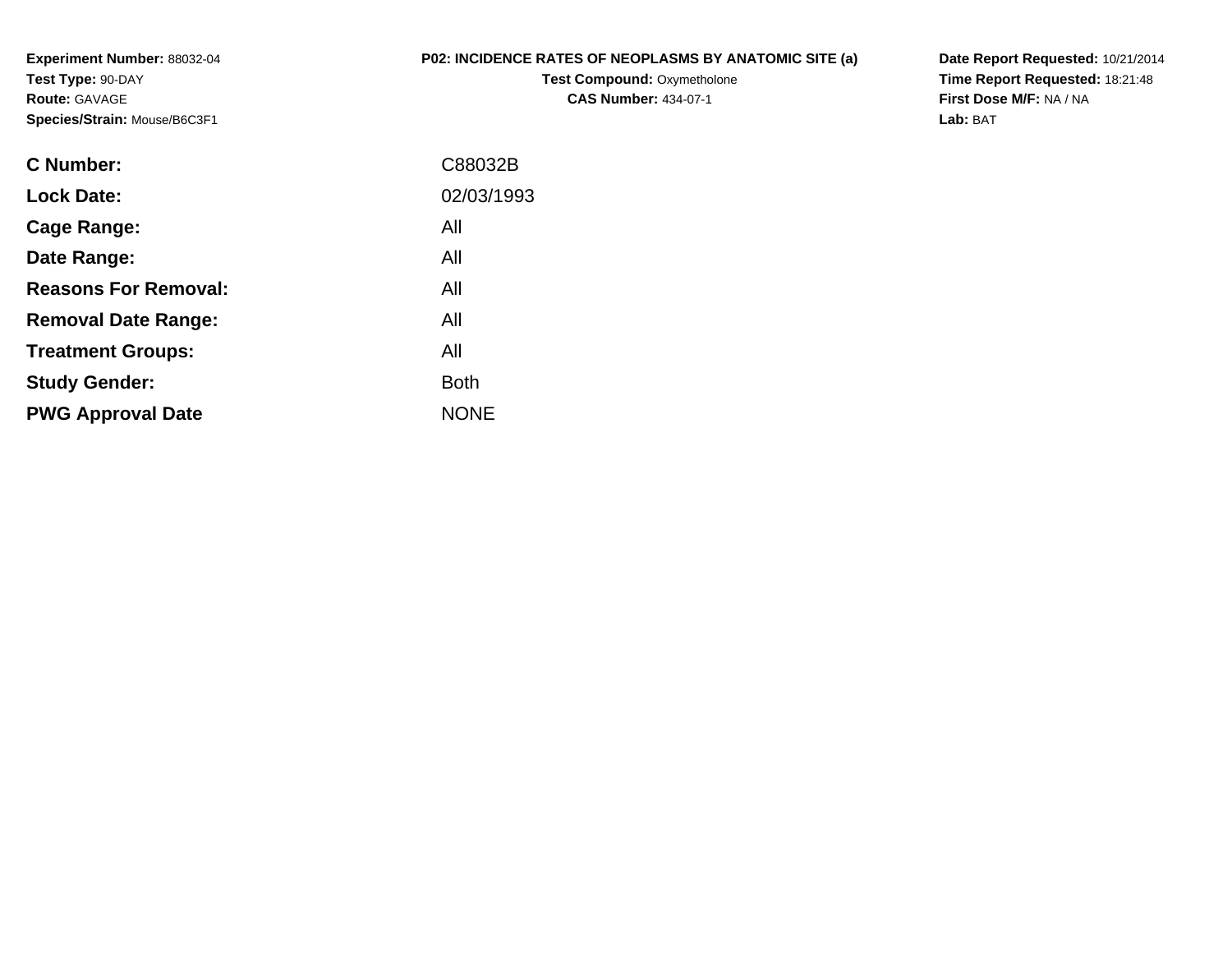| Test Type: 90-DAY<br>Route: GAVAGE<br>Species/Strain: Mouse/B6C3F1           |         | Test Compound: Oxymetholone<br><b>CAS Number: 434-07-1</b> | Time Report Requested: 18:21:48<br>First Dose M/F: NA / NA<br>Lab: BAT |                     |                      |                      |
|------------------------------------------------------------------------------|---------|------------------------------------------------------------|------------------------------------------------------------------------|---------------------|----------------------|----------------------|
| <b>B6C3F1 Mouse MALE</b>                                                     | 0 MG/KG | <b>MG/KG</b><br>160                                        | <b>MG/KG</b><br>320                                                    | 630<br><b>MG/KG</b> | <b>MG/KG</b><br>1250 | 2500<br><b>MG/KG</b> |
| <b>Disposition Summary</b>                                                   |         |                                                            |                                                                        |                     |                      |                      |
| <b>Animals Initially In Study</b><br><b>Early Deaths</b><br><b>Survivors</b> | 10      | 10                                                         | 10                                                                     | 10                  | 10                   | 10                   |
| <b>Terminal Sacrifice</b>                                                    | 10      | 10                                                         | 10                                                                     | 10                  | 10                   | 10                   |
| <b>Animals Examined Microscopically</b>                                      | $10$    |                                                            |                                                                        |                     |                      | 10                   |
| <b>ALIMENTARY SYSTEM</b>                                                     |         |                                                            |                                                                        |                     |                      |                      |
| Esophagus                                                                    | (10)    | (0)                                                        | (0)                                                                    | (0)                 | (0)                  | (10)                 |
| Gallbladder                                                                  | (10)    | (0)                                                        | (0)                                                                    | (0)                 | (0)                  | (10)                 |
| Intestine Large, Cecum                                                       | (10)    | (0)                                                        | (0)                                                                    | (0)                 | (0)                  | (10)                 |
| Intestine Large, Colon                                                       | (10)    | (0)                                                        | (0)                                                                    | (0)                 | (0)                  | (10)                 |
| Intestine Large, Rectum                                                      | (10)    | (0)                                                        | (0)                                                                    | (0)                 | (0)                  | (10)                 |
| Intestine Small, Duodenum                                                    | (10)    | (0)                                                        | (0)                                                                    | (0)                 | (0)                  | (10)                 |
| Intestine Small, Ileum                                                       | (10)    | (0)                                                        | (0)                                                                    | (0)                 | (0)                  | (10)                 |
| Intestine Small, Jejunum                                                     | (10)    | (0)                                                        | (0)                                                                    | (0)                 | (0)                  | (10)                 |
| Liver                                                                        | (10)    | (0)                                                        | (0)                                                                    | (0)                 | (0)                  | (10)                 |
| Pancreas                                                                     | (10)    | (0)                                                        | (0)                                                                    | (0)                 | (0)                  | (10)                 |
| Salivary Glands                                                              | (10)    | (0)                                                        | (0)                                                                    | (0)                 | (0)                  | (10)                 |
| Stomach, Forestomach                                                         | (10)    | (0)                                                        | (0)                                                                    | (0)                 | (0)                  | (10)                 |
| Stomach, Glandular                                                           | (10)    | (0)                                                        | (0)                                                                    | (0)                 | (0)                  | (10)                 |
| CARDIOVASCULAR SYSTEM                                                        |         |                                                            |                                                                        |                     |                      |                      |
| <b>Blood Vessel</b>                                                          | (10)    | (0)                                                        | (0)                                                                    | (0)                 | (0)                  | (10)                 |
| Heart                                                                        | (10)    | (0)                                                        | (0)                                                                    | (0)                 | (0)                  | (10)                 |
| <b>ENDOCRINE SYSTEM</b>                                                      |         |                                                            |                                                                        |                     |                      |                      |
| <b>Adrenal Cortex</b>                                                        | (10)    | (0)                                                        | (0)                                                                    | (0)                 | (0)                  | (10)                 |
| Adrenal Medulla                                                              | (10)    | (0)                                                        | (0)                                                                    | (0)                 | (0)                  | (10)                 |

**P02: INCIDENCE RATES OF NEOPLASMS BY ANATOMIC SITE (a)**

**Date Report Requested:** 10/21/2014

a - Number of animals examined microscopically at site and number of animals with lesion

b - Primary tumors: all tumors except metastatic tumors

**Experiment Number:** 88032-04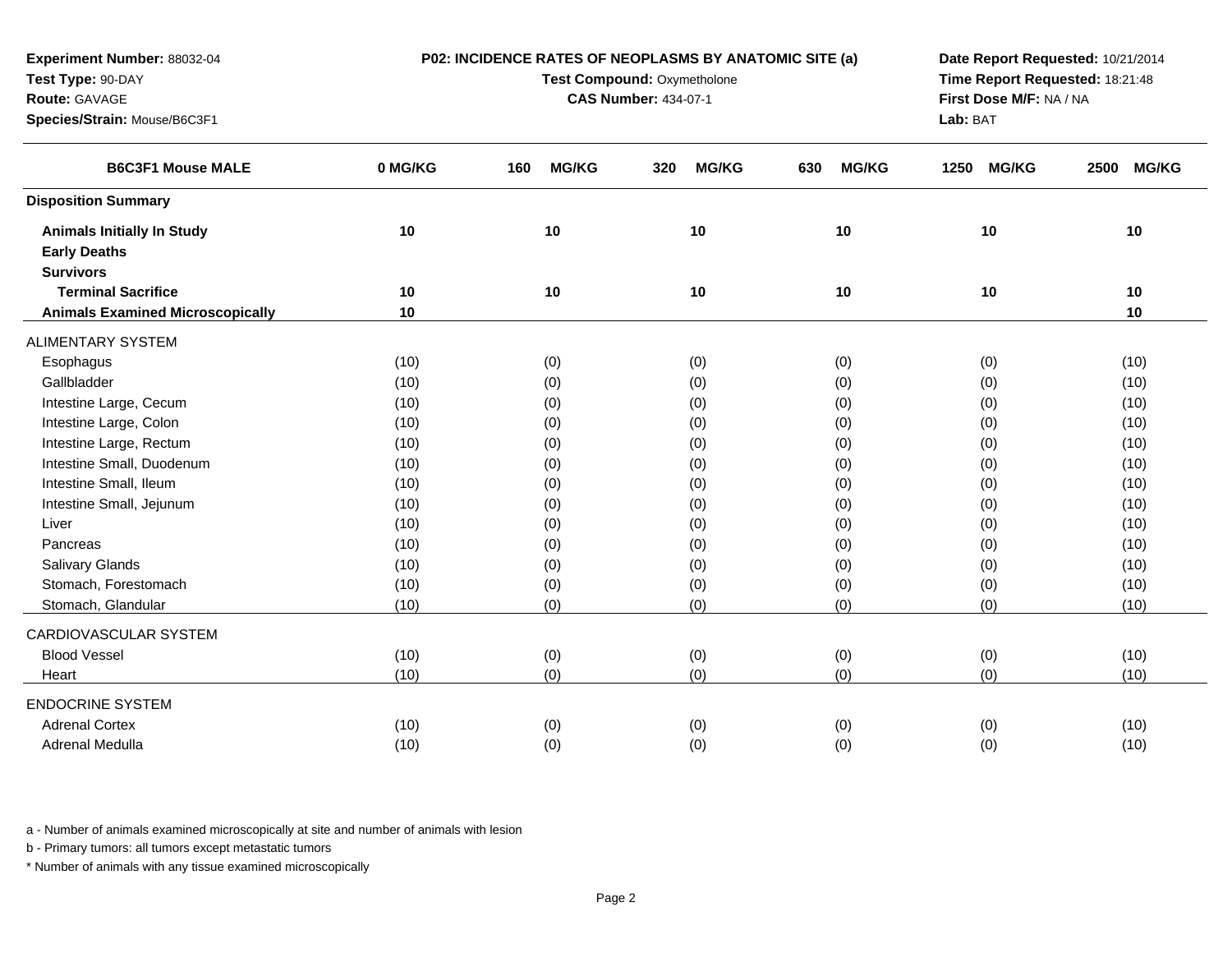| Experiment Number: 88032-04<br>Test Type: 90-DAY<br><b>Route: GAVAGE</b><br>Species/Strain: Mouse/B6C3F1 |         | P02: INCIDENCE RATES OF NEOPLASMS BY ANATOMIC SITE (a)<br>Test Compound: Oxymetholone<br><b>CAS Number: 434-07-1</b> | Date Report Requested: 10/21/2014<br>Time Report Requested: 18:21:48<br>First Dose M/F: NA / NA<br>Lab: BAT |                     |                      |                      |
|----------------------------------------------------------------------------------------------------------|---------|----------------------------------------------------------------------------------------------------------------------|-------------------------------------------------------------------------------------------------------------|---------------------|----------------------|----------------------|
| <b>B6C3F1 Mouse MALE</b>                                                                                 | 0 MG/KG | <b>MG/KG</b><br>160                                                                                                  | 320<br><b>MG/KG</b>                                                                                         | 630<br><b>MG/KG</b> | 1250<br><b>MG/KG</b> | 2500<br><b>MG/KG</b> |
| Islets, Pancreatic                                                                                       | (10)    | (0)                                                                                                                  | (0)                                                                                                         | (0)                 | (0)                  | (10)                 |
| Parathyroid Gland                                                                                        | (9)     | (0)                                                                                                                  | (0)                                                                                                         | (0)                 | (0)                  | (5)                  |
| <b>Pituitary Gland</b>                                                                                   | (8)     | (0)                                                                                                                  | (0)                                                                                                         | (0)                 | (0)                  | (10)                 |
| <b>Thyroid Gland</b>                                                                                     | (10)    | (0)                                                                                                                  | (0)                                                                                                         | (0)                 | (0)                  | (10)                 |
| <b>GENERAL BODY SYSTEM</b><br>None                                                                       |         |                                                                                                                      |                                                                                                             |                     |                      |                      |
| <b>GENITAL SYSTEM</b>                                                                                    |         |                                                                                                                      |                                                                                                             |                     |                      |                      |
| Epididymis                                                                                               | (10)    | (0)                                                                                                                  | (0)                                                                                                         | (0)                 | (0)                  | (10)                 |
| <b>Preputial Gland</b>                                                                                   | (10)    | (0)                                                                                                                  | (0)                                                                                                         | (0)                 | (0)                  | (10)                 |
| Prostate                                                                                                 | (10)    | (0)                                                                                                                  | (0)                                                                                                         | (0)                 | (0)                  | (10)                 |
| Seminal Vesicle                                                                                          | (10)    | (0)                                                                                                                  | (0)                                                                                                         | (0)                 | (0)                  | (10)                 |
| <b>Testes</b>                                                                                            | (10)    | (0)                                                                                                                  | (0)                                                                                                         | (0)                 | (0)                  | (10)                 |
| <b>HEMATOPOIETIC SYSTEM</b>                                                                              |         |                                                                                                                      |                                                                                                             |                     |                      |                      |
| <b>Bone Marrow</b>                                                                                       | (10)    | (0)                                                                                                                  | (0)                                                                                                         | (0)                 | (0)                  | (10)                 |
| Lymph Node, Mandibular                                                                                   | (10)    | (0)                                                                                                                  | (0)                                                                                                         | (0)                 | (0)                  | (10)                 |
| Lymph Node, Mesenteric                                                                                   | (9)     | (0)                                                                                                                  | (0)                                                                                                         | (0)                 | (0)                  | (10)                 |
| Spleen                                                                                                   | (10)    | (0)                                                                                                                  | (0)                                                                                                         | (0)                 | (0)                  | (10)                 |
| Thymus                                                                                                   | (10)    | (0)                                                                                                                  | (0)                                                                                                         | (0)                 | (0)                  | (9)                  |
| <b>INTEGUMENTARY SYSTEM</b>                                                                              |         |                                                                                                                      |                                                                                                             |                     |                      |                      |
| Skin                                                                                                     | (10)    | (0)                                                                                                                  | (0)                                                                                                         | (0)                 | (0)                  | (10)                 |
| MUSCULOSKELETAL SYSTEM                                                                                   |         |                                                                                                                      |                                                                                                             |                     |                      |                      |
| <b>Bone</b>                                                                                              | (10)    | (0)                                                                                                                  | (0)                                                                                                         | (0)                 | (0)                  | (10)                 |
| NERVOUS SYSTEM                                                                                           |         |                                                                                                                      |                                                                                                             |                     |                      |                      |
| <b>Brain</b>                                                                                             | (10)    | (0)                                                                                                                  | (0)                                                                                                         | (0)                 | (0)                  | (10)                 |

RESPIRATORY SYSTEM

a - Number of animals examined microscopically at site and number of animals with lesion

b - Primary tumors: all tumors except metastatic tumors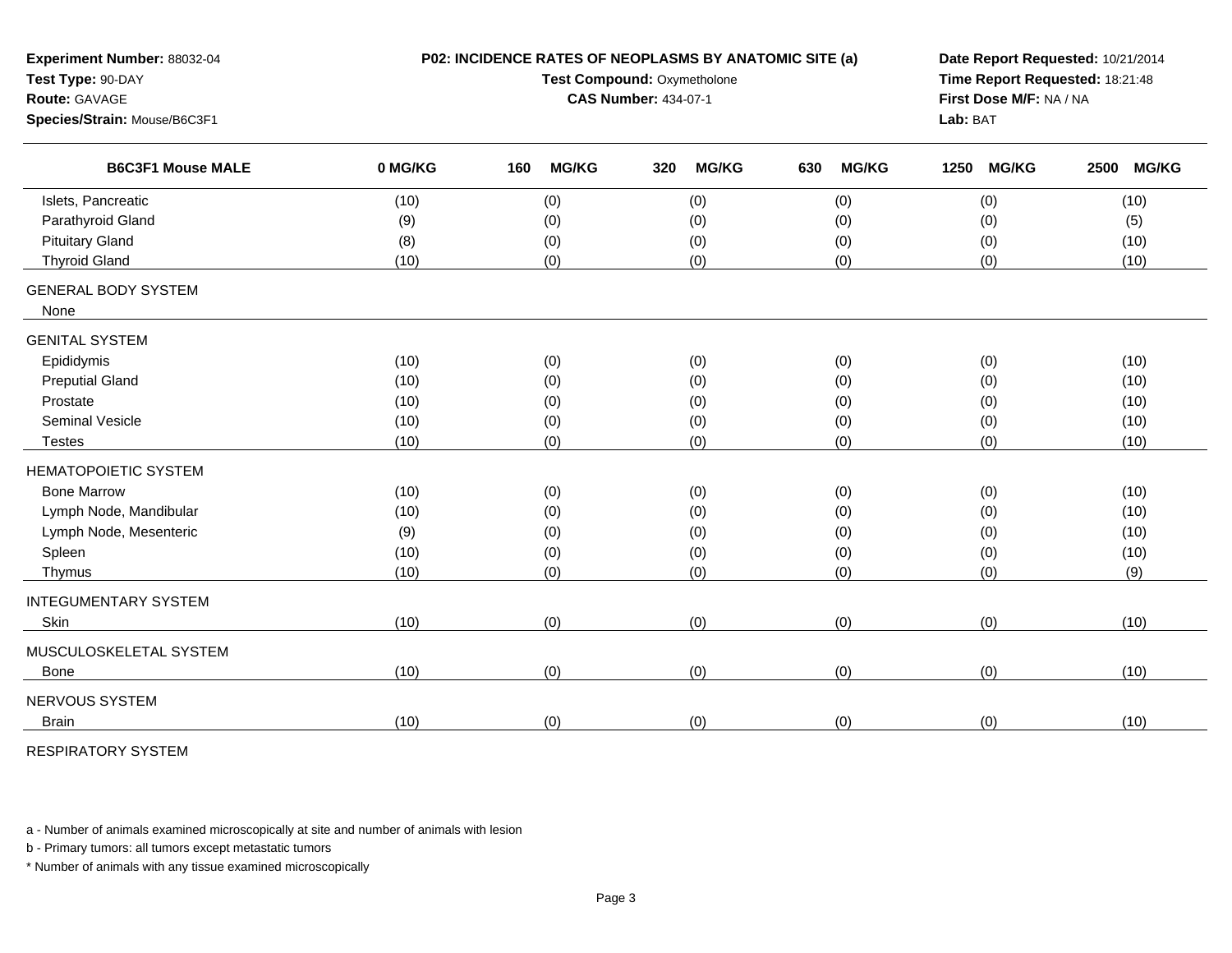| Experiment Number: 88032-04<br>Test Type: 90-DAY<br><b>Route: GAVAGE</b><br>Species/Strain: Mouse/B6C3F1 |         | P02: INCIDENCE RATES OF NEOPLASMS BY ANATOMIC SITE (a)<br><b>Test Compound: Oxymetholone</b><br><b>CAS Number: 434-07-1</b> | Date Report Requested: 10/21/2014<br>Time Report Requested: 18:21:48<br>First Dose M/F: NA / NA<br>Lab: BAT |                     |                      |                      |
|----------------------------------------------------------------------------------------------------------|---------|-----------------------------------------------------------------------------------------------------------------------------|-------------------------------------------------------------------------------------------------------------|---------------------|----------------------|----------------------|
| <b>B6C3F1 Mouse MALE</b>                                                                                 | 0 MG/KG | <b>MG/KG</b><br>160                                                                                                         | <b>MG/KG</b><br>320                                                                                         | 630<br><b>MG/KG</b> | <b>MG/KG</b><br>1250 | <b>MG/KG</b><br>2500 |
| Lung                                                                                                     | (10)    | (0)                                                                                                                         | (0)                                                                                                         | (0)                 | (0)                  | (10)                 |
| Nose                                                                                                     | (10)    | (0)                                                                                                                         | (0)                                                                                                         | (0)                 | (0)                  | (10)                 |
| Trachea                                                                                                  | (10)    | (0)                                                                                                                         | (0)                                                                                                         | (0)                 | (0)                  | (10)                 |
| SPECIAL SENSES SYSTEM                                                                                    |         |                                                                                                                             |                                                                                                             |                     |                      |                      |
| None                                                                                                     |         |                                                                                                                             |                                                                                                             |                     |                      |                      |
| URINARY SYSTEM                                                                                           |         |                                                                                                                             |                                                                                                             |                     |                      |                      |
| Kidney                                                                                                   | (10)    | (0)                                                                                                                         | (0)                                                                                                         | (0)                 | (0)                  | (10)                 |
| <b>Urinary Bladder</b>                                                                                   | (10)    | (0)                                                                                                                         | (0)                                                                                                         | (0)                 | (0)                  | (10)                 |

a - Number of animals examined microscopically at site and number of animals with lesion

b - Primary tumors: all tumors except metastatic tumors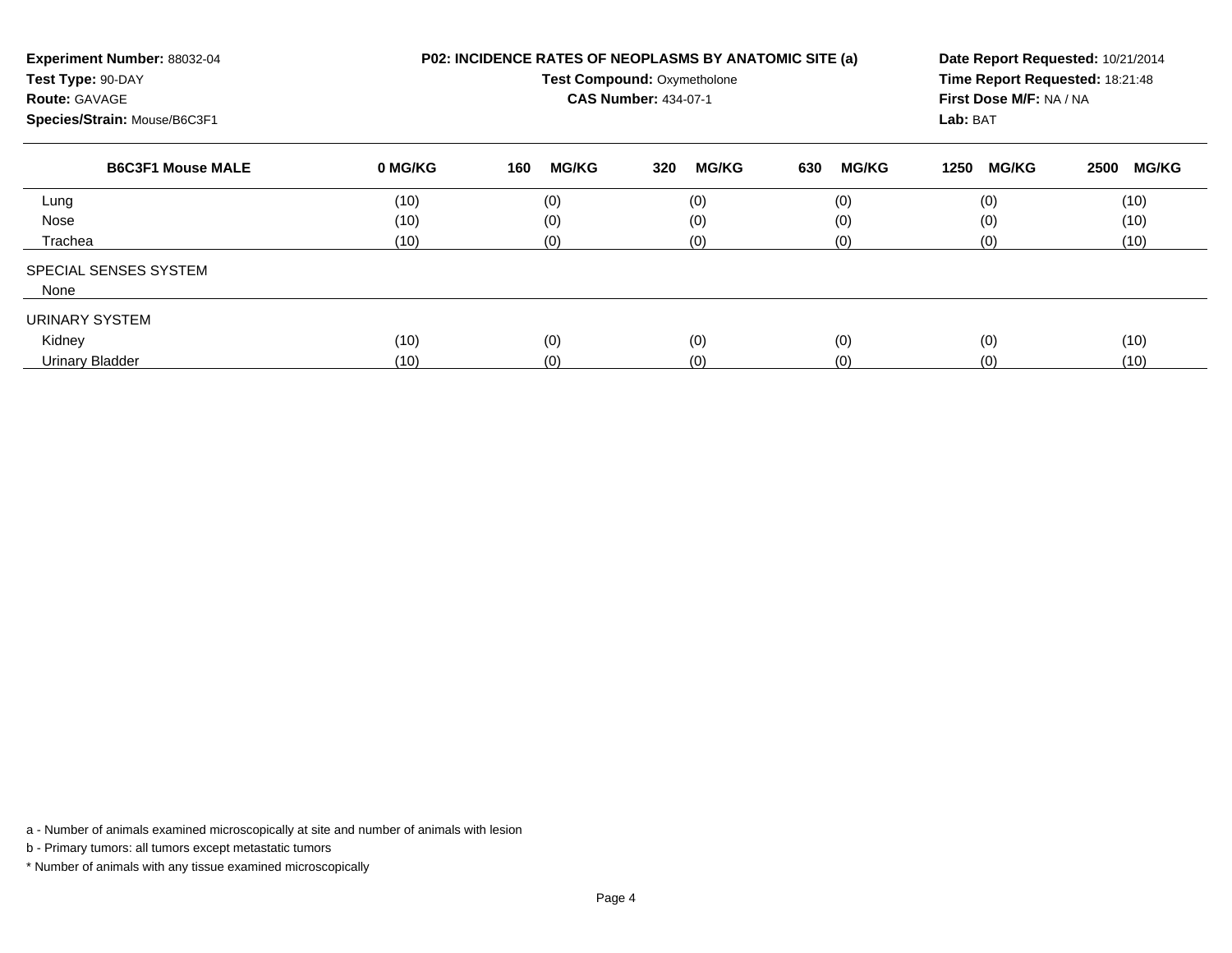| <b>Experiment Number: 88032-04</b><br>Test Type: 90-DAY<br>Route: GAVAGE<br>Species/Strain: Mouse/B6C3F1 | P02: INCIDENCE RATES OF NEOPLASMS BY ANATOMIC SITE (a)<br>Test Compound: Oxymetholone<br><b>CAS Number: 434-07-1</b> |     |              |     |              |     |              | Date Report Requested: 10/21/2014<br>Time Report Requested: 18:21:48<br>First Dose M/F: NA / NA<br>Lab: BAT |              |      |              |
|----------------------------------------------------------------------------------------------------------|----------------------------------------------------------------------------------------------------------------------|-----|--------------|-----|--------------|-----|--------------|-------------------------------------------------------------------------------------------------------------|--------------|------|--------------|
| <b>B6C3F1 Mouse MALE</b>                                                                                 | 0 MG/KG                                                                                                              | 160 | <b>MG/KG</b> | 320 | <b>MG/KG</b> | 630 | <b>MG/KG</b> | 1250                                                                                                        | <b>MG/KG</b> | 2500 | <b>MG/KG</b> |
| <b>Tumor Summary for MALE</b>                                                                            |                                                                                                                      |     |              |     |              |     |              |                                                                                                             |              |      |              |
| <b>Total Animals with Primary Neoplasms (b)</b><br><b>Total Primary Neoplasms</b>                        |                                                                                                                      |     |              |     |              |     |              |                                                                                                             |              |      |              |
| <b>Total Animals with Benign Neoplasms</b><br><b>Total Benign Neoplasms</b>                              |                                                                                                                      |     |              |     |              |     |              |                                                                                                             |              |      |              |
| <b>Total Animals with Malignant Neoplasms</b><br><b>Total Malignant Neoplasms</b>                        |                                                                                                                      |     |              |     |              |     |              |                                                                                                             |              |      |              |
| <b>Total Animals with Metastatic Neoplasms</b><br><b>Total Metastatic Neoplasms</b>                      |                                                                                                                      |     |              |     |              |     |              |                                                                                                             |              |      |              |
| <b>Total Animals with Malignant Neoplasms</b><br><b>Uncertain Primary Site</b>                           |                                                                                                                      |     |              |     |              |     |              |                                                                                                             |              |      |              |
| Total Animals with Neoplasms Uncertain -<br><b>Benign or Malignant</b>                                   |                                                                                                                      |     |              |     |              |     |              |                                                                                                             |              |      |              |
| <b>Total Uncertain Neoplasms</b>                                                                         |                                                                                                                      |     |              |     |              |     |              |                                                                                                             |              |      |              |

\*\*\*END OF MALE DATA\*\*\*

a - Number of animals examined microscopically at site and number of animals with lesion

b - Primary tumors: all tumors except metastatic tumors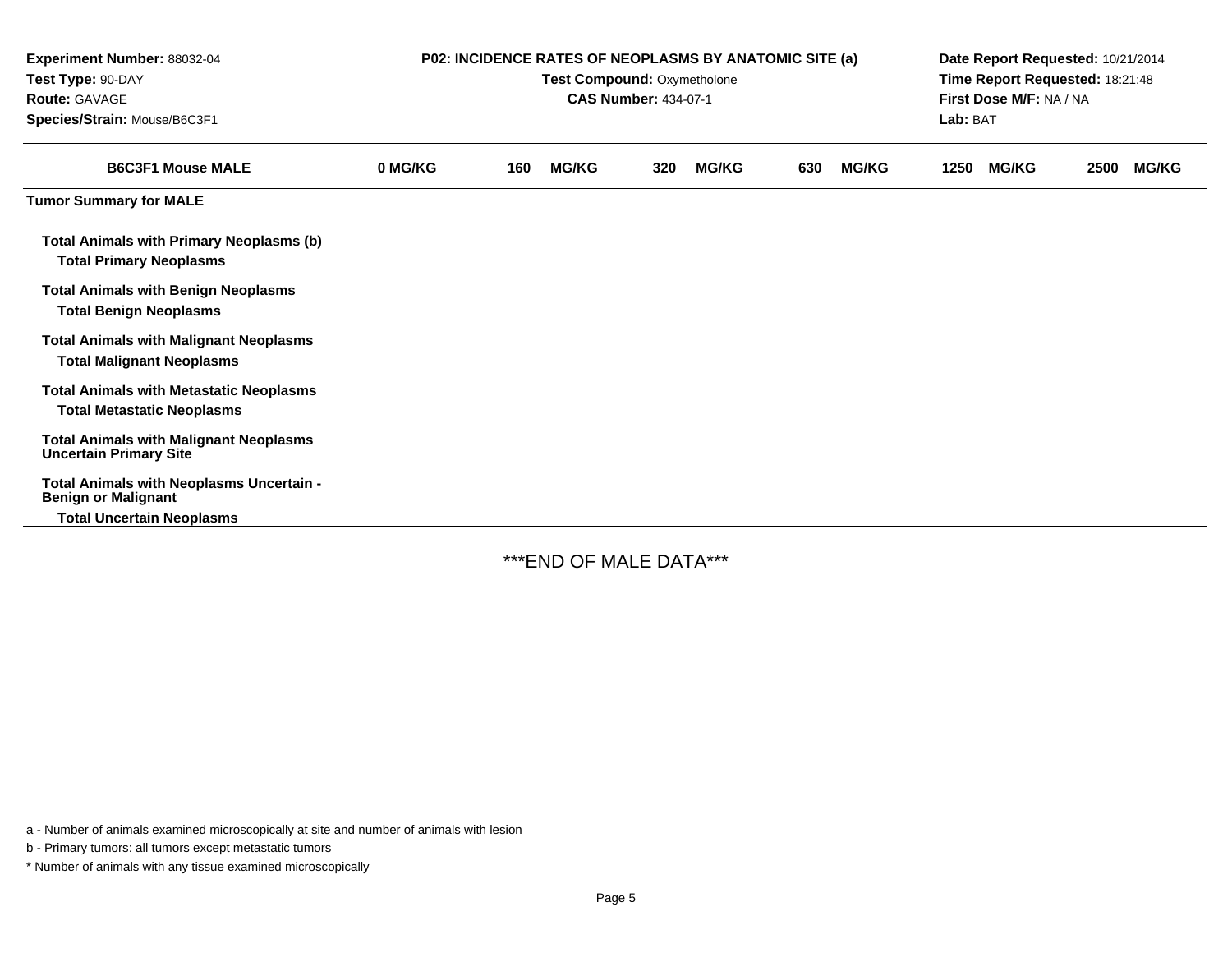| Test Type: 90-DAY                       |                             | Time Report Requested: 18:21:48<br>First Dose M/F: NA / NA |                     |                     |                      |                      |
|-----------------------------------------|-----------------------------|------------------------------------------------------------|---------------------|---------------------|----------------------|----------------------|
| Route: GAVAGE                           | <b>CAS Number: 434-07-1</b> |                                                            |                     |                     |                      |                      |
| Species/Strain: Mouse/B6C3F1            |                             |                                                            |                     |                     | Lab: BAT             |                      |
| <b>B6C3F1 Mouse FEMALE</b>              | 0 MG/KG                     | <b>MG/KG</b><br>160                                        | <b>MG/KG</b><br>320 | <b>MG/KG</b><br>630 | <b>MG/KG</b><br>1250 | <b>MG/KG</b><br>2500 |
| <b>Disposition Summary</b>              |                             |                                                            |                     |                     |                      |                      |
| <b>Animals Initially In Study</b>       | 10                          | 10                                                         | 10                  | 10                  | 10                   | 10                   |
| <b>Early Deaths</b>                     |                             |                                                            |                     |                     |                      |                      |
| <b>Survivors</b>                        |                             |                                                            |                     |                     |                      |                      |
| <b>Terminal Sacrifice</b>               | 10                          | 10                                                         | 10                  | 10                  | 10                   | 10                   |
| <b>Animals Examined Microscopically</b> | 10                          | 10                                                         | 10                  | 10                  | 10                   | 10                   |
| <b>ALIMENTARY SYSTEM</b>                |                             |                                                            |                     |                     |                      |                      |
| Esophagus                               | (10)                        | (0)                                                        | (0)                 | (0)                 | (0)                  | (10)                 |
| Gallbladder                             | (10)                        | (0)                                                        | (0)                 | (0)                 | (0)                  | (10)                 |
| Intestine Large, Cecum                  | (10)                        | (0)                                                        | (0)                 | (0)                 | (0)                  | (10)                 |
| Intestine Large, Colon                  | (10)                        | (0)                                                        | (0)                 | (0)                 | (0)                  | (10)                 |
| Intestine Large, Rectum                 | (10)                        | (0)                                                        | (0)                 | (0)                 | (0)                  | (10)                 |
| Intestine Small, Duodenum               | (10)                        | (0)                                                        | (0)                 | (0)                 | (0)                  | (10)                 |
| Intestine Small, Ileum                  | (10)                        | (0)                                                        | (0)                 | (0)                 | (0)                  | (10)                 |
| Intestine Small, Jejunum                | (10)                        | (0)                                                        | (0)                 | (0)                 | (0)                  | (10)                 |
| Liver                                   | (10)                        | (0)                                                        | (0)                 | (0)                 | (0)                  | (10)                 |
| Pancreas                                | (10)                        | (0)                                                        | (0)                 | (0)                 | (0)                  | (10)                 |
| Salivary Glands                         | (10)                        | (10)                                                       | (10)                | (10)                | (10)                 | (10)                 |
| Stomach, Forestomach                    | (10)                        | (0)                                                        | (0)                 | (0)                 | (0)                  | (10)                 |
| Stomach, Glandular                      | (10)                        | (0)                                                        | (0)                 | (0)                 | (0)                  | (10)                 |
| CARDIOVASCULAR SYSTEM                   |                             |                                                            |                     |                     |                      |                      |
| <b>Blood Vessel</b>                     | (10)                        | (0)                                                        | (0)                 | (0)                 | (0)                  | (10)                 |
| Heart                                   | (10)                        | (0)                                                        | (0)                 | (0)                 | (0)                  | (10)                 |
| <b>ENDOCRINE SYSTEM</b>                 |                             |                                                            |                     |                     |                      |                      |
| <b>Adrenal Cortex</b>                   | (10)                        | (0)                                                        | (0)                 | (0)                 | (0)                  | (10)                 |
| <b>Adrenal Medulla</b>                  | (10)                        | (0)                                                        | (0)                 | (0)                 | (0)                  | (10)                 |

**P02: INCIDENCE RATES OF NEOPLASMS BY ANATOMIC SITE (a)**

**Date Report Requested:** 10/21/2014

a - Number of animals examined microscopically at site and number of animals with lesion

b - Primary tumors: all tumors except metastatic tumors

**Experiment Number:** 88032-04

\* Number of animals with any tissue examined microscopically

a (10) (0) (0) (0) (0) (0) (0) (0) (10)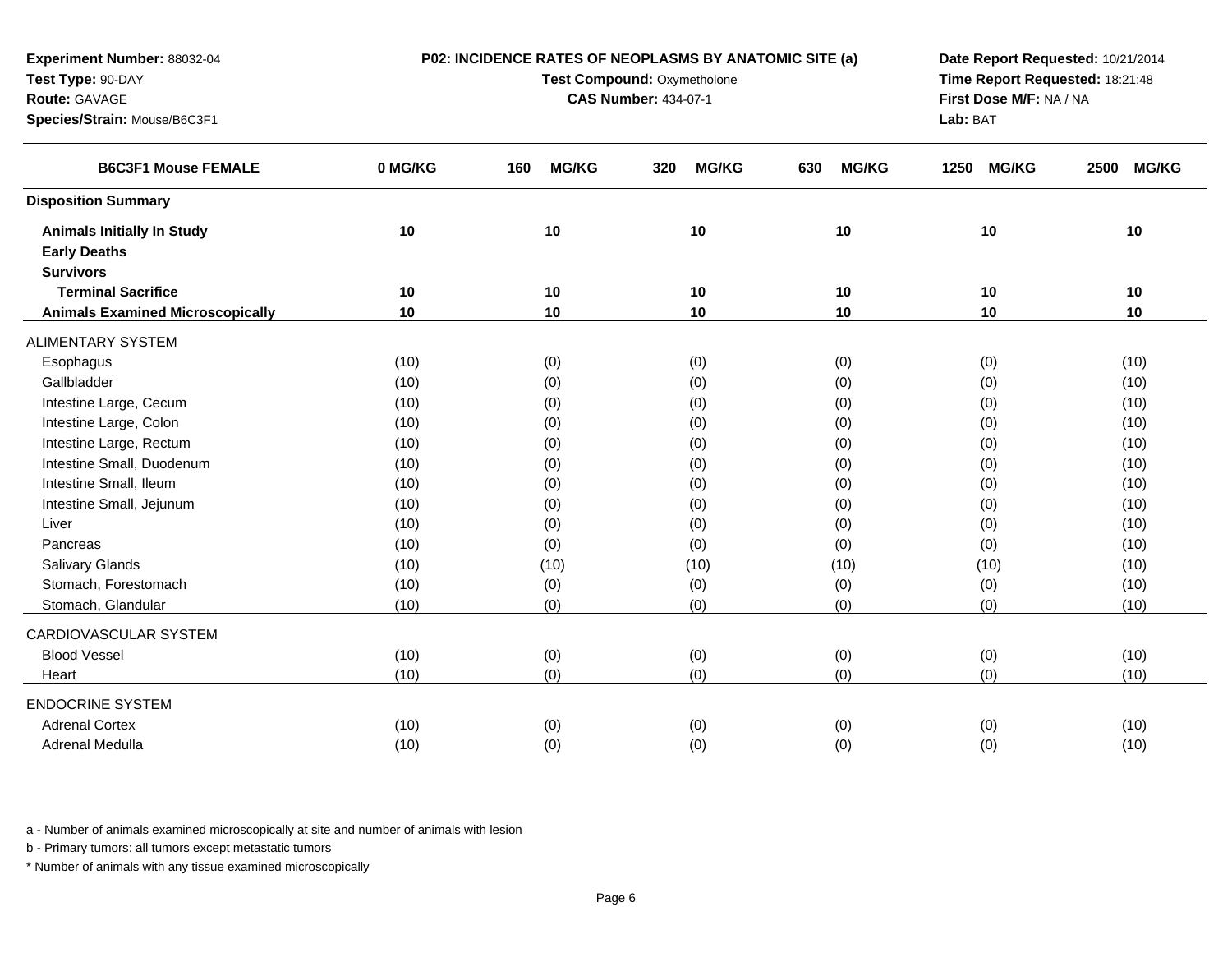| Experiment Number: 88032-04<br>Test Type: 90-DAY<br>Route: GAVAGE<br>Species/Strain: Mouse/B6C3F1 |         | P02: INCIDENCE RATES OF NEOPLASMS BY ANATOMIC SITE (a)<br>Test Compound: Oxymetholone<br><b>CAS Number: 434-07-1</b> | Date Report Requested: 10/21/2014<br>Time Report Requested: 18:21:48<br>First Dose M/F: NA / NA<br>Lab: BAT |                     |                      |                      |
|---------------------------------------------------------------------------------------------------|---------|----------------------------------------------------------------------------------------------------------------------|-------------------------------------------------------------------------------------------------------------|---------------------|----------------------|----------------------|
| <b>B6C3F1 Mouse FEMALE</b>                                                                        | 0 MG/KG | <b>MG/KG</b><br>160                                                                                                  | <b>MG/KG</b><br>320                                                                                         | <b>MG/KG</b><br>630 | <b>MG/KG</b><br>1250 | <b>MG/KG</b><br>2500 |
| Islets, Pancreatic                                                                                | (10)    | (0)                                                                                                                  | (0)                                                                                                         | (0)                 | (0)                  | (10)                 |
| Parathyroid Gland                                                                                 | (9)     | (0)                                                                                                                  | (0)                                                                                                         | (0)                 | (0)                  | (10)                 |
| <b>Pituitary Gland</b>                                                                            | (10)    | (0)                                                                                                                  | (0)                                                                                                         | (0)                 | (0)                  | (9)                  |
| <b>Thyroid Gland</b>                                                                              | (10)    | (0)                                                                                                                  | (0)                                                                                                         | (0)                 | (0)                  | (10)                 |
| <b>GENERAL BODY SYSTEM</b><br>None                                                                |         |                                                                                                                      |                                                                                                             |                     |                      |                      |
| <b>GENITAL SYSTEM</b>                                                                             |         |                                                                                                                      |                                                                                                             |                     |                      |                      |
| <b>Clitoral Gland</b>                                                                             | (9)     | (10)                                                                                                                 | (10)                                                                                                        | (10)                | (10)                 | (10)                 |
| Ovary                                                                                             | (10)    | (10)                                                                                                                 | (10)                                                                                                        | (10)                | (10)                 | (10)                 |
| <b>Uterus</b>                                                                                     | (10)    | (0)                                                                                                                  | (0)                                                                                                         | (0)                 | (0)                  | (10)                 |
| <b>HEMATOPOIETIC SYSTEM</b>                                                                       |         |                                                                                                                      |                                                                                                             |                     |                      |                      |
| <b>Bone Marrow</b>                                                                                | (10)    | (0)                                                                                                                  | (0)                                                                                                         | (0)                 | (0)                  | (10)                 |
| Lymph Node, Mandibular                                                                            | (9)     | (0)                                                                                                                  | (0)                                                                                                         | (0)                 | (0)                  | (9)                  |
| Lymph Node, Mesenteric                                                                            | (10)    | (0)                                                                                                                  | (0)                                                                                                         | (0)                 | (0)                  | (10)                 |
| Spleen                                                                                            | (10)    | (0)                                                                                                                  | (0)                                                                                                         | (0)                 | (0)                  | (10)                 |
| Thymus                                                                                            | (10)    | (0)                                                                                                                  | (0)                                                                                                         | (0)                 | (0)                  | (10)                 |
| <b>INTEGUMENTARY SYSTEM</b>                                                                       |         |                                                                                                                      |                                                                                                             |                     |                      |                      |
| Mammary Gland                                                                                     | (10)    | (0)                                                                                                                  | (0)                                                                                                         | (0)                 | (0)                  | (10)                 |
| Skin                                                                                              | (10)    | (0)                                                                                                                  | (0)                                                                                                         | (0)                 | (0)                  | (10)                 |
| MUSCULOSKELETAL SYSTEM                                                                            |         |                                                                                                                      |                                                                                                             |                     |                      |                      |
| Bone                                                                                              | (10)    | (0)                                                                                                                  | (0)                                                                                                         | (0)                 | (0)                  | (10)                 |
| NERVOUS SYSTEM                                                                                    |         |                                                                                                                      |                                                                                                             |                     |                      |                      |
| <b>Brain</b>                                                                                      | (10)    | (0)                                                                                                                  | (0)                                                                                                         | (0)                 | (0)                  | (10)                 |
| <b>RESPIRATORY SYSTEM</b>                                                                         |         |                                                                                                                      |                                                                                                             |                     |                      |                      |
| Lung                                                                                              | (10)    | (0)                                                                                                                  | (0)                                                                                                         | (0)                 | (0)                  | (10)                 |
|                                                                                                   |         |                                                                                                                      |                                                                                                             |                     |                      |                      |

a - Number of animals examined microscopically at site and number of animals with lesion

b - Primary tumors: all tumors except metastatic tumors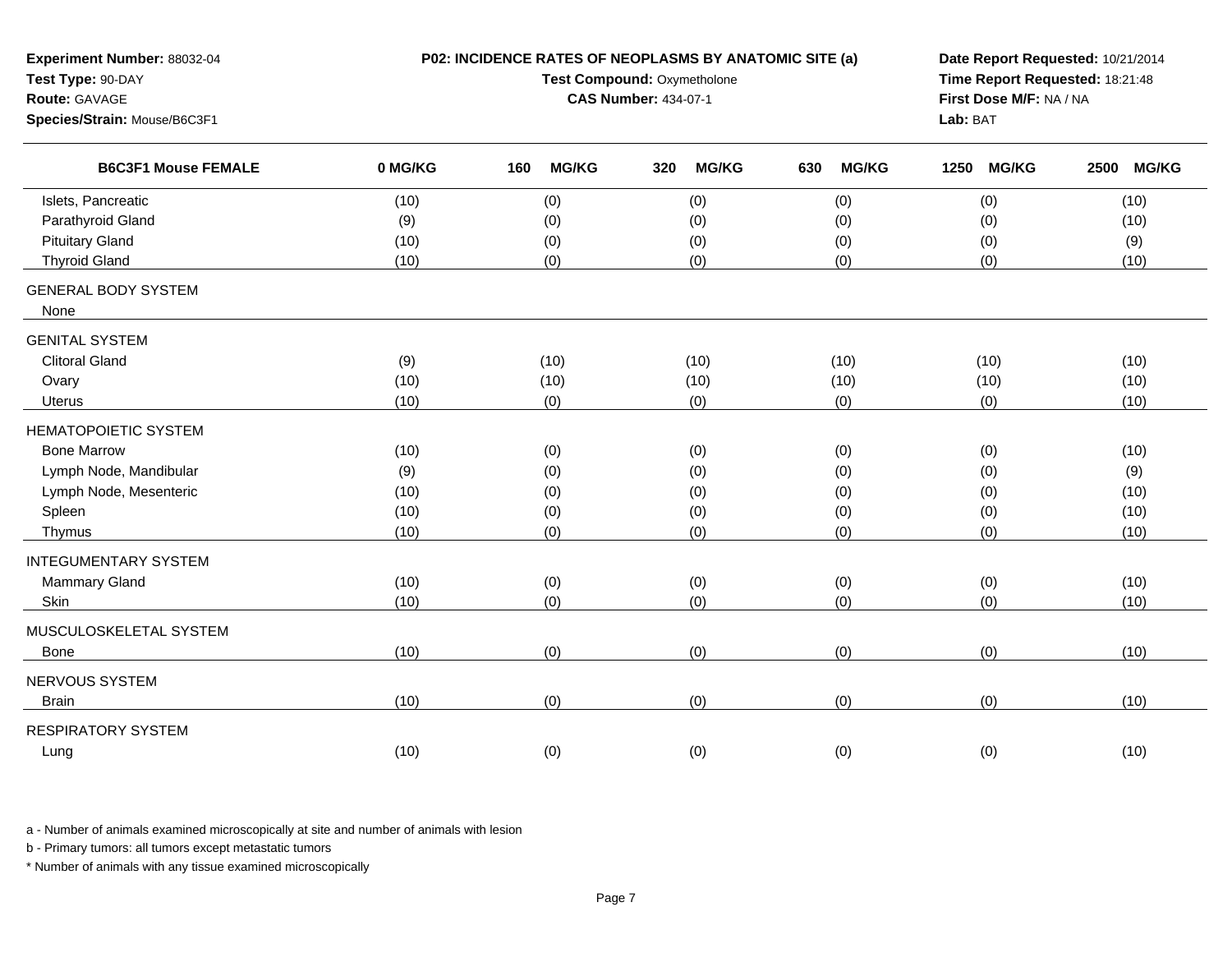| Experiment Number: 88032-04<br>Test Type: 90-DAY<br><b>Route: GAVAGE</b><br>Species/Strain: Mouse/B6C3F1 |         | <b>P02: INCIDENCE RATES OF NEOPLASMS BY ANATOMIC SITE (a)</b><br><b>Test Compound: Oxymetholone</b><br><b>CAS Number: 434-07-1</b> | Date Report Requested: 10/21/2014<br>Time Report Requested: 18:21:48<br>First Dose M/F: NA / NA<br>Lab: BAT |                     |                      |                      |
|----------------------------------------------------------------------------------------------------------|---------|------------------------------------------------------------------------------------------------------------------------------------|-------------------------------------------------------------------------------------------------------------|---------------------|----------------------|----------------------|
| <b>B6C3F1 Mouse FEMALE</b>                                                                               | 0 MG/KG | <b>MG/KG</b><br>160                                                                                                                | <b>MG/KG</b><br>320                                                                                         | 630<br><b>MG/KG</b> | <b>MG/KG</b><br>1250 | <b>MG/KG</b><br>2500 |
| Nose                                                                                                     | (10)    | (0)                                                                                                                                | (0)                                                                                                         | (0)                 | (0)                  | (10)                 |
| Trachea                                                                                                  | (10)    | (0)                                                                                                                                | (0)                                                                                                         | (0)                 | (0)                  | (10)                 |
| <b>SPECIAL SENSES SYSTEM</b><br>None                                                                     |         |                                                                                                                                    |                                                                                                             |                     |                      |                      |
| URINARY SYSTEM                                                                                           |         |                                                                                                                                    |                                                                                                             |                     |                      |                      |
| Kidney                                                                                                   | (10)    | (10)                                                                                                                               | (10)                                                                                                        | (10)                | (10)                 | (10)                 |
| <b>Urinary Bladder</b>                                                                                   | (10)    | (0)                                                                                                                                | (0)                                                                                                         | (0)                 | (0)                  | (10)                 |

a - Number of animals examined microscopically at site and number of animals with lesion

b - Primary tumors: all tumors except metastatic tumors